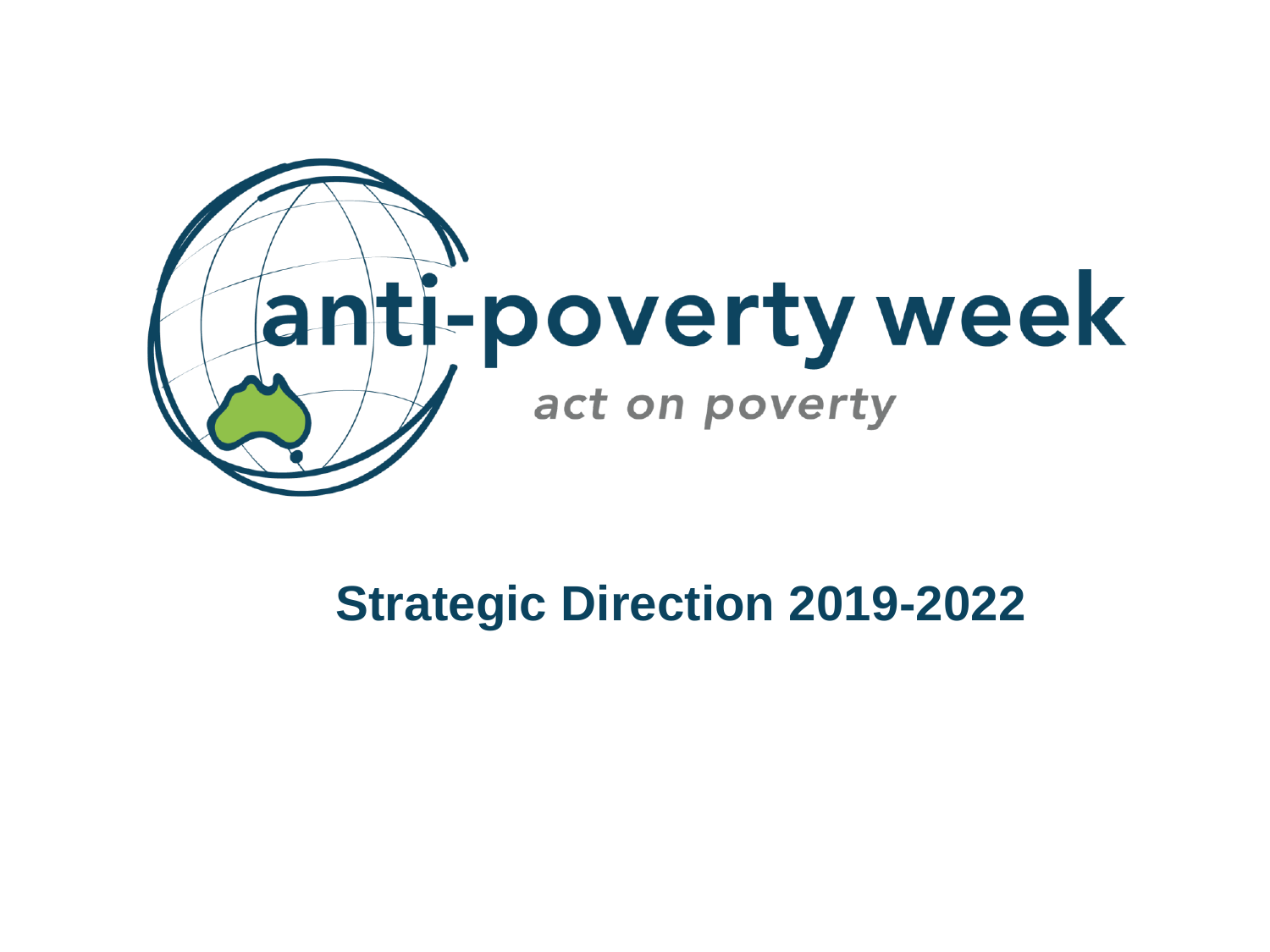## **Research & early decisions**

APW undertook a strategic review from November 2018 to March 2019. There was strong agreement to:

- Simplify our purpose statement.
- Increase our focus on action: add "*act on poverty"* to our revised logo and choose an evidencebased solution to end poverty as a focus during the Week each year and encourage action to achieve it. In 2019 we invited the **[Raise the Rate](https://raisetherate.org.au/)** campaign led by ACOSS to be the focus. Individuals and organisations who wished to focus on other aspects of poverty were not dissuaded from this.
- Use *"Poverty exists. Poverty hurts us all. We can all do something about it"* as our new key message.
- Increase messages to organisations and individuals *outside* the existing NGO community sector working to alleviate or research poverty – specific audiences chosen nationally were employers, people living in regional and rural Australia and young people.
- Increase participation and action from our natural allies the community sector and others who share our purpose.
- Increase outreach to Influencers and Decision-Makers (and hopefully their participation).
- Modernise our website, logo and produce digital resources drawn from key reports launched during APW the previous year, including a series of Fast Facts on different aspects of poverty. Messaging to be informed by social research on framing and talking about poverty.
- Communicate electronically rather than through physical mailouts, including a regular APW eNews.
- Use Program Logic to develop *effective measures* to better understand the *impact* of APW.

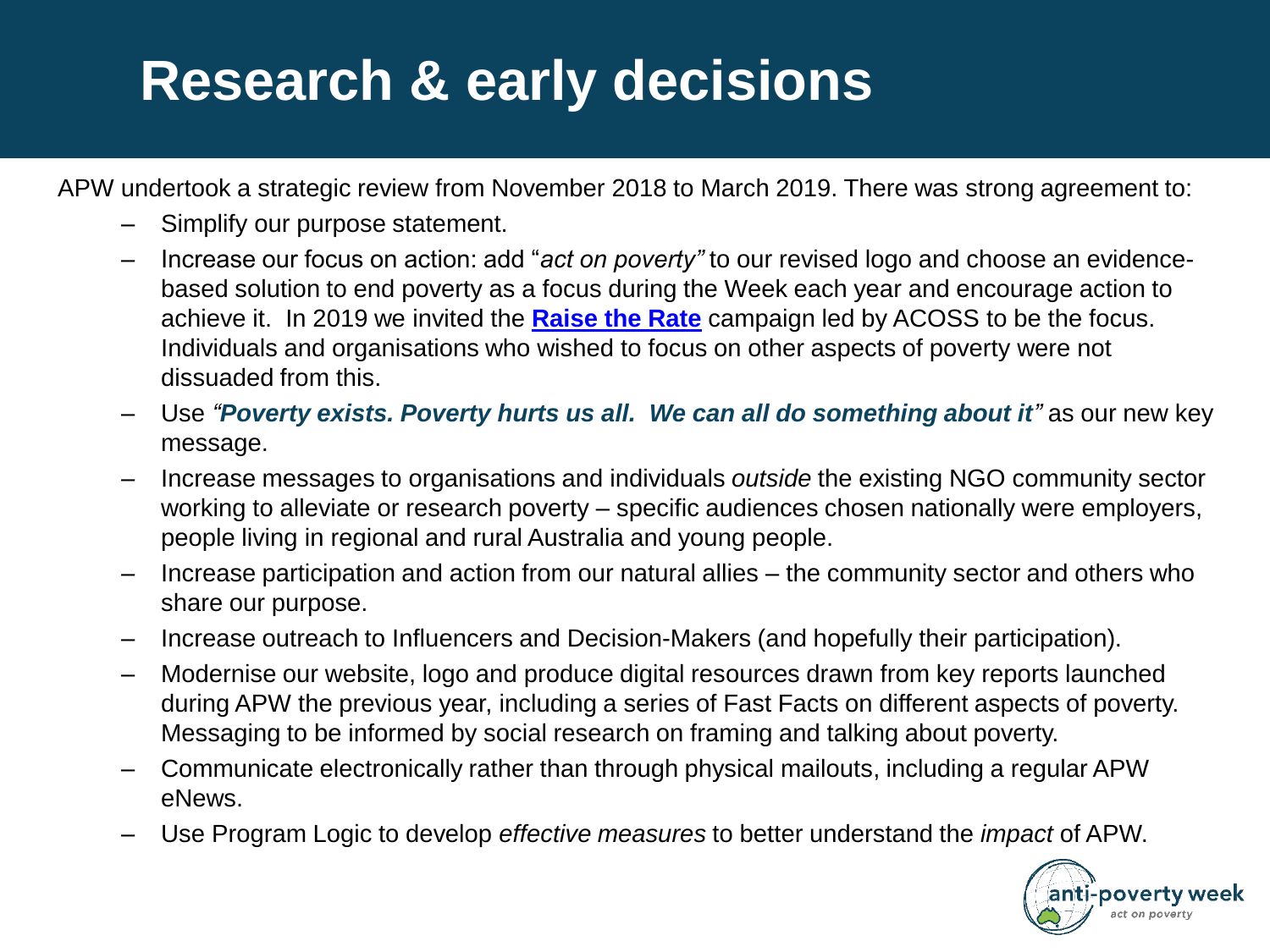### **APW Purpose**

*Who are we? Why do we exist? What do we do that's unique?* 

**Anti-Poverty Week supports the Australian community to have an increased understanding of poverty and to take action collectively to end it.**

Our new Purpose statement can easily be said in a sentence and is likely to be more memorable to the audience/listener. The "collective" is there to emphasise we, (APW the organisation), is about supporting people and organisations coming together in the week around 17 October to increase understanding and act and is what is unique about us. Lots of NGOs take action to end poverty – we are about empowering collective action (and encouraging people and organisations to come together) because we believe it will have a bigger impact on influencers and decision-makers. It is also something people like about APW – coming together.

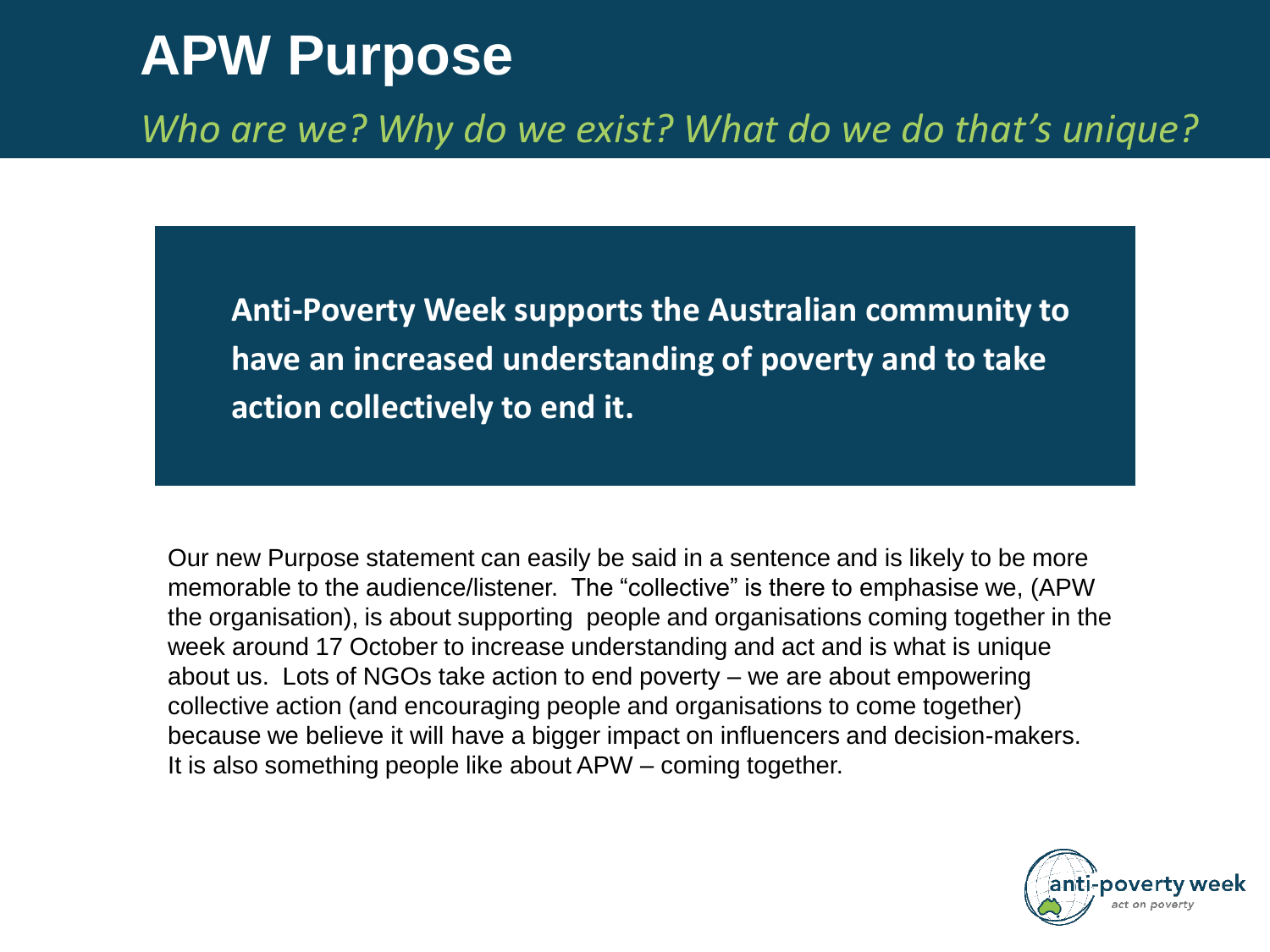# **APW Theory of Change**

#### **Our Theory of Change**

- Poverty exists in Australia and around the world and those affected by it should be treated with respect and dignity.
- The world and Australia would be a better place for all of us if there was less poverty.
- Poverty can be reduced. Governments can and should play a role to alleviate poverty but so can all of us – we can all do our bit.
- If more Australians have a greater understanding of the causes and consequences of poverty and achievable solutions that can end it; there will be greater action taken to help end it.
- Action taken collectively by the Australian community will help encourage decision-makers to also take action to end poverty.

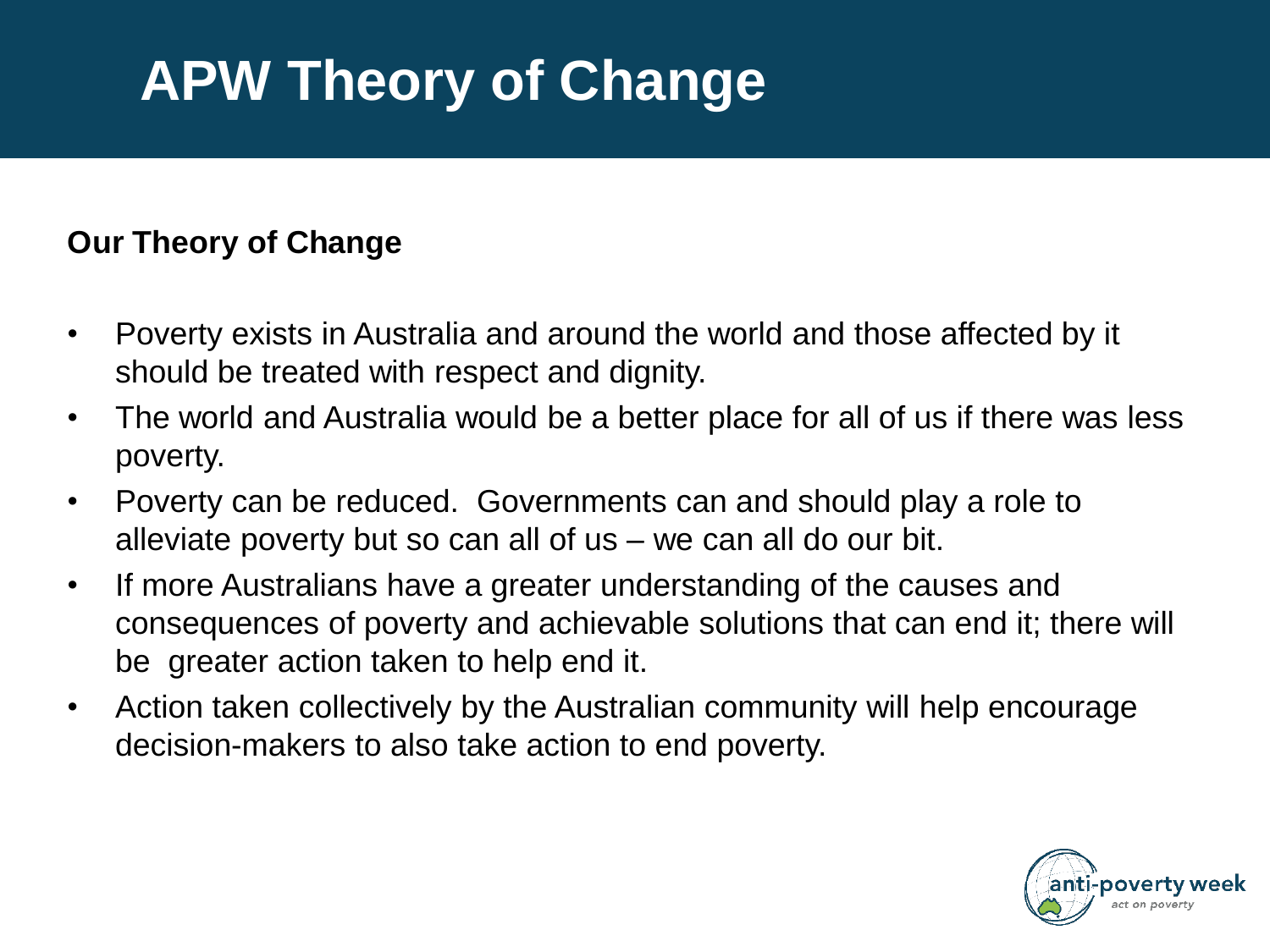## **End 2022 Destination & Outcomes**

#### Our **Destination** Statement

By end 2022 APW has procured, developed and disseminated resources and messages to increase the Australian community's understanding of poverty and supported action taken collectively to end it within the week around 17 October each year.

Our **Outcomes** to achieve our Destination by end 2022

- 1. Australian organisations concerned to end poverty have best-practice research on poverty (and how to frame & talk about it) and have commenced using them.
- 2. The Australian community has an increased understanding of the causes and consequences of poverty and effective solutions to end it.
- 3. Collective action to end poverty has been taken in the weeks around 17 October each year, particularly around the nominated solution and targeted at key decisionmakers and the audiences that influence them.